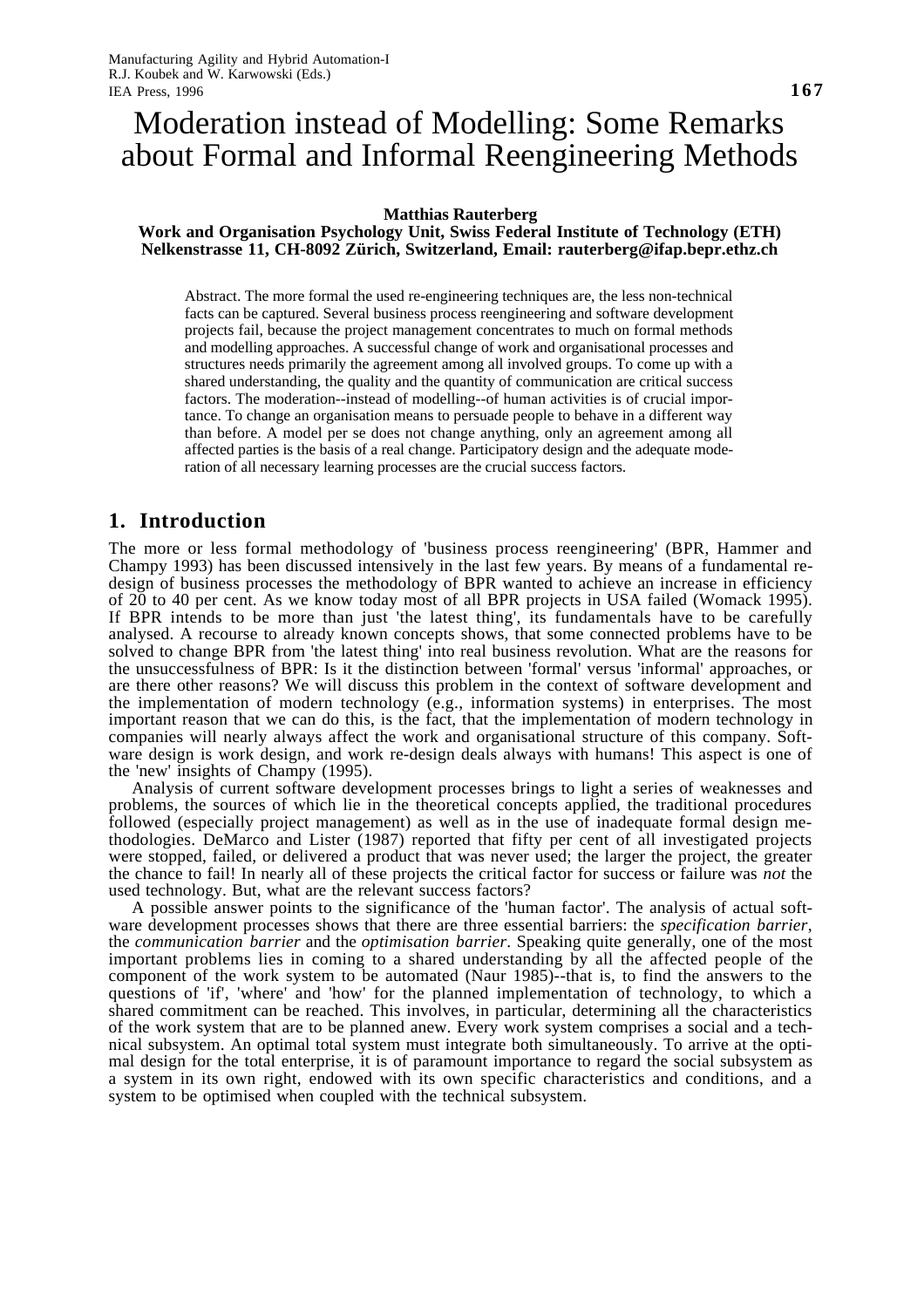#### **2. Barriers in the Framework of Traditional System Development**

There is an increasing tendency in information system development to consider not only the functionality that should be automated, but to pay attention to the work and organisational structures around the information system. Simple, intuitive, and powerful techniques are needed to model all relevant parts of the environment in the requirement analysis phase. Contemporary modelling techniques are either (a) weak in expression or (b) cluttered with rigorous details. In case (a) models become too vague to be meaningful, while in case (b) the techniques make modelling of rather simple dynamic systems a complex task and hardly facilitate communication with users.

Today the object-oriented approach is becoming increasingly popular. Object-oriented analysis (OOA), object-oriented-design (OOD) and object-oriented programming (OOP) are well established (Booch 1994, Brunet et al. 1994). Some of the most often stated advantages of OOA are: (a) object-orientation corresponds very well to the human perception of an organisation (it is a 'natural' view), and (b) choosing an object-oriented structure also for the analysis, the system developer achieves a smooth transition to design and implementation. The main critic against advantage (a) is that *processes* are more fundamental than things or objects (e.g. it is difficult to specify declarative business rules within an object-oriented structure), and against (b) that a small gap can be achieved only by pulling analysis to design (this can be done--for example--with a requirement engineering approach that is *problem-* and not target-oriented). BPR projects--with their primary focus on the processes--should be more successful than OOA projects. But this statement seems to be not true. Why?

The *specification barrier* is an immediate problem even at a cursory glance. How can the software developer ascertain that the client is able to specify the requirements for the subsystem to be developed in a complete and accurate way that will not be modified while the project is being carried out? The more formal and detailed the medium used by the client to formulate requirements, the easier it is for the software developer to incorporate these into an appropriate software system. But this presumes that the client has command of a certain amount of expertise. However, the client is not prepared to acquire this--or perhaps is in part not in a position to do so--before the beginning of the software development process. It is therefore necessary to find and implement other ways and means, using from informal through semi-formal to formal specification methods (see Pohl 1993). It would be a grave error with dire consequences to assume that clients- usually people from the middle and upper management level--are able to provide pertinent and adequate information on all requirements for an interactive software system. As a result, the following different perspectives must be taken into consideration in the requirement phases.

The *communications barrier* between applier, user and end-user on the one hand and the software developer on the other is essentially due to the fact that 'technical intelligence' is only inadequately imbedded in the social, historical and [micro] political contexts of technological development. Communication between those involved in the development process can allow non-technical facts to slip through the conceptual net of specialised technical language, which therefore restricts the social character of the technology to the functional and instrumental. The more formal the used techniques are, the less non-technical facts can be captured. The application-oriented jargon of the user flounders on the technical jargon of the developer. This 'gap' can only be bridged to a limited extent by purely linguistic means, because the fact that their respective semantics are conceptually bound makes the ideas applied insufficiently precise. Overcoming this fuzziness requires creating jointly experienced, perceptually shared contexts. Schuler and Namioka (1993) describe several approaches how to do this. Beyond verbal communication, visual means are the ones best suited to this purpose. The stronger the perceptual experience one has of the semantic context of the other, the easier it is to overcome the communications barrier (Ehn and Kyng 1991).

At its best, software development is a procedure for *optimally designing* a product with interactive properties for supporting the performance of work tasks. Because computer science has accumulated quite a treasure-trove of very broadly applicable algorithms, software development is increasingly focusing attention on those facets of application-oriented software which are not amenable to algorithmic treatment. While the purely technical aspects of a software product are best dealt with by optimisation procedures attuned to a technical context, the non-technical context of the application environment aimed at requires the implementation of optimisation procedures of a different nature: moderation of human activities (Wohlgemuth 1995).

It would be false indeed to expect that at the outset of a larger reorganisation of a work system any single group of persons could have a complete, exact and comprehensive view of the ideal for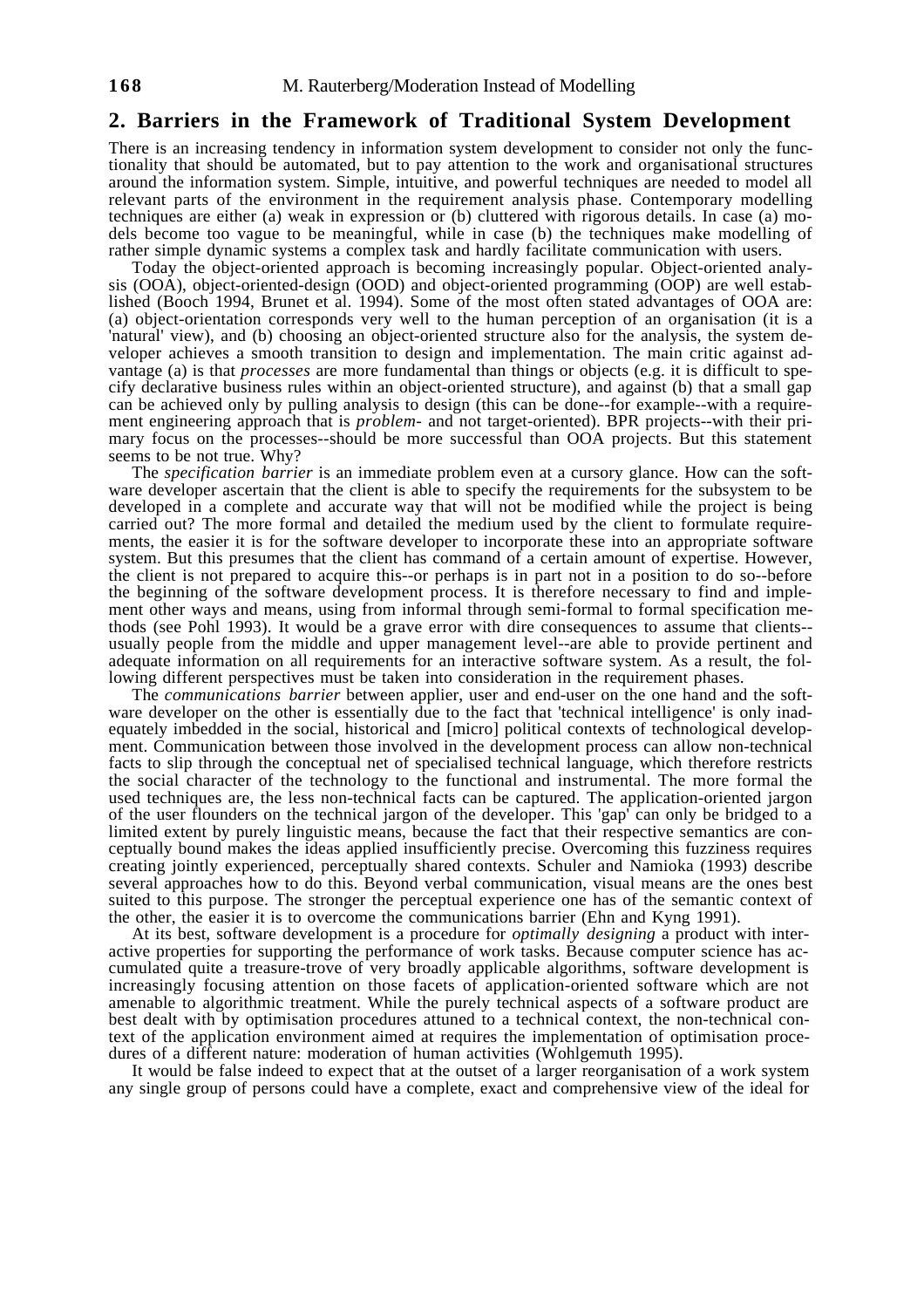#### M. Rauterberg/Moderation Instead of Modelling **169**

the work system to be set up. Only during the analysis, evaluation and planning processes are the people involvable to develop an increasingly clear picture of what it is that they are really striving for. This is basically why the requirements of the applier seem to 'change'--they do not really change but simply become concrete within the anticipated boundary constraints. This process of *crystallisation* should be allowed to unfold as completely, as pertinently and--from a global perspective--as inexpensively as possible. Completeness can be reached by ensuring that each affected group is involved at least through representatives. Iterative, interactive progress makes the ideal concept increasingly concrete (for more details see Rauterberg, Strohm and Kirsch 1995).

## **3. First steps to Implement Technology**

The analysis phase is frequently the one most neglected (Boehm 1984). This is essentially due to the fact that methods and techniques need to be used primarily the way occupational and organisational sciences have developed and applied them (e.g., Macaulay et al. 1990). Inordinately high costs incur from the troubleshooting required because the analysis was less than optimal (Rauterberg, Strohm and Kirsch 1995). The time has come to engage occupational and organisational consultants at the analysis stage who have been especially trained in *moderation* techniques for software development! Once the analysis of the work system to be optimised has been completed, the next stage is to mould the results obtained into implementable form. Methods of specification with high communicative value are recommended here (Kraut and Streeter 1995), and not a method that enable the project management to retrace a misspecification (the 'traceability problem' see Pohl 1993). Sufficient empirical evidence has accumulated by now to show that task and user oriented procedures in software development not only bring noticeable savings in costs (Rauterberg, Strohm and Kirsch 1995), but also significantly improve the software produced (van Swede and van Vliet 1994). How then, can the barriers mentioned above be overcome?

The first thing is to determine 'if' and 'where' it makes sense to employ technology. "Although the view is still widely held that it is possible to use technology to eliminate the deficiencies of an organisation without questioning the structures of the organisation as a whole, the conclusion is nevertheless usually a false one" (Klotz 1991). The intended division of functions between man and machine is decided during the specification of the tool interface (for a more detailed discussion see Ulich et al. 1991 and Grote et al. 1995). Once those concerned are sufficiently clear about which functions are amenable to automation, the next step which should be taken is to test the screen layout on the end-users with hand-drawn sketches (the extremely inexpensive 'pen and paper' method, see Ehn and Kyng 1991).

The use of prototypes, to illustrate the dynamic and interactive aspects of the tools being developed, is indispensable for specifying the dialogue interface. However, prototypes should only be used very purposefully and selectively to clarify special aspects of the specification--not indiscriminately. Otherwise there looms the inescapable danger of investing too much in the production and maintenance of 'display goods'. A very efficient and inexpensive variation is provided by simulation studies, for example, with the use of hand prepared transparencies, cards, etc. which appear before the user in response to the action taken (Schuler and Namioka 1993).

Simple and fast moderation techniques for involving users include discussion groups with various communication aids (Metaplan, layout sketches, 'screen-dumps', scenarios, etc.), questionnaires for determining the attitudes, opinions and requirements of the users, the 'walk-through' technique for systematically clarifying all possible work steps, as well as targeted interviews aimed at a concrete analysis of the work environment (Macaulay et al. 1990, Nielsen 1993). Very sound simulation methods (e.g. scenarios, 'Wizard of Oz' studies, mock-ups) are available for developing completely new systems without requiring any special hardware or software (Ehn and Kyng 1991). Nielsen (1993) presents a summary of techniques for the analysis and evaluation of interactive computer systems.

## **4. Conclusion**

One of the principal problems of traditional software development lies in the fact that those who have been primarily involved in software development to date have not been willing to recognise that software development is, in most cases, mainly a question of occupational and/or organisa-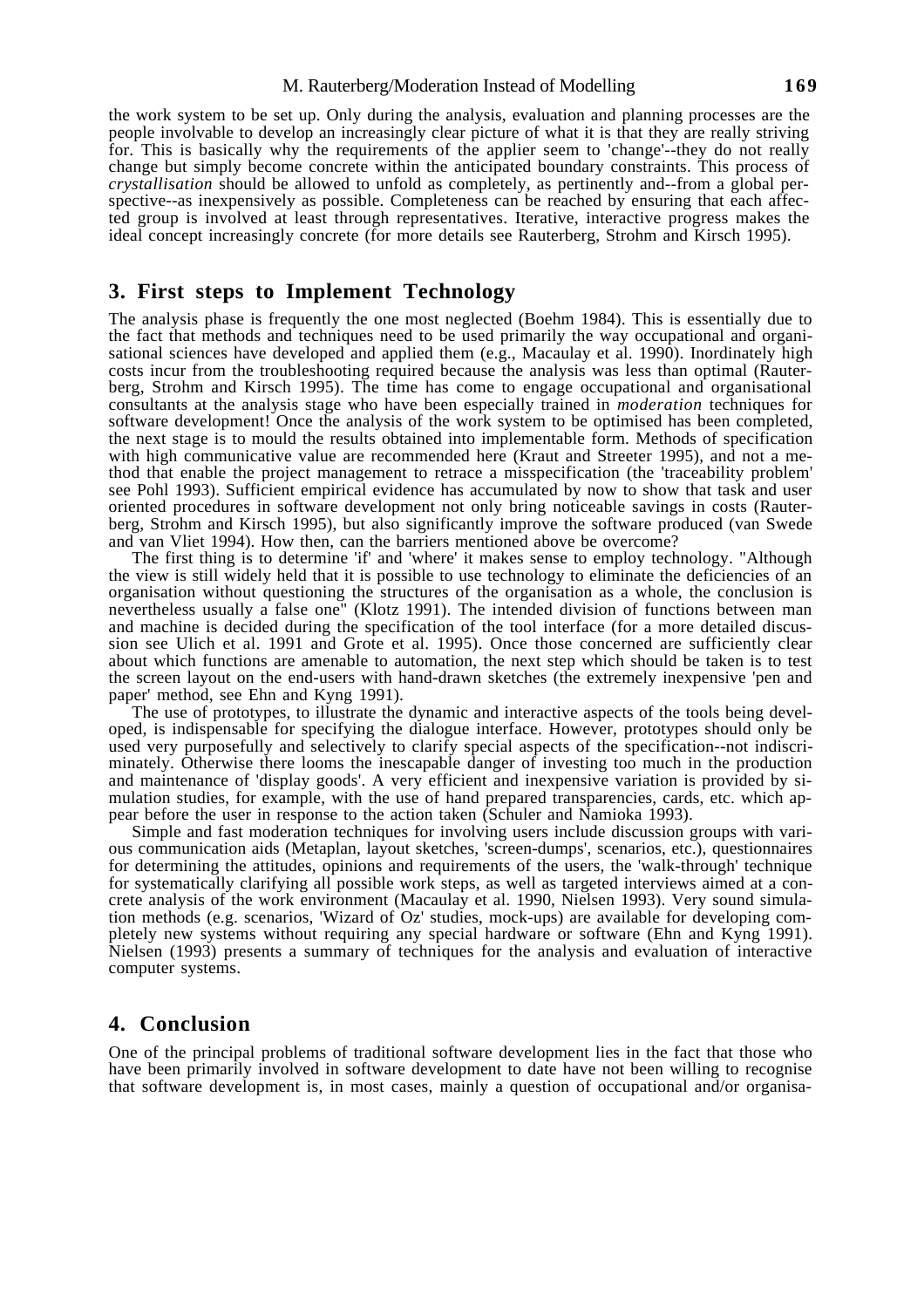#### **170** M. Rauterberg/Moderation Instead of Modelling

tional planning and changing. A successful change of work and organisational processes and structures needs primarily the *agreement* among all involved groups. To come up with a shared understanding, the quality and the quantity of *communication* are critical success factors. The moderation--instead of modelling--of human activities is of crucial importance. To change an organisation means to persuade people to behave in a new, different way than before. A model per se does not change anything; only a shared understanding--among all affected parties--is the basis of a real change. Participatory design and the adequate moderation of all necessary learning processes are the crucial success factors. Where information system development is approached from such a perspective, it would be planned from the beginning to engage experts in occupational and organisational planning in the project to *moderate* and *co-ordinate* the whole implementation process (see Kraut and Streeter 1995). This would require interdisciplinary co-operation between occupational and organisational experts on the one hand and software development experts on the other. The extensive qualification required in each of these fields makes it virtually impossible to dispense with such interdisciplinary co-operation. We must start learning to jointly plan technology, organisation and the application of human qualification.

## **References**

- Boehm, B., 1984, Verifying and validating software requirements and design specifications. *IEEE Software* 1(1): 75-88.
- Booch, G., 1994, Object-oriented analysis and design (Menlo Park: Benjamin/Cummings).
- Brunet, J., Cauvet, C., Meddahi, D. and Semmak, F., 1994, Object-oriented analysis in practice. In Advanced information systems engineering by G. Wijers, S. Brinkkemper and T. Wasserman (eds.) (Lecture Notes in Computer Science 811; Berlin: Springer), pp. 293-308.
- Champy, J., 1995, Reengineering management: the mandate for a new leadership (New York: Harper & Row).

DeMarco, T. and Lister, T., 1987, Peopleware: productive projects and teams (New York: Dorset).

- Ehn, P. and Kyng, M., 1991, Cardboard computers: mocking-it-up or hands-on the future. In Design at Work: Cooperative Design of Computer Systems by J. Greenbaum & M. Kyng (eds.) (Hillsdale: Lawrence Erlbaum), pp. 169–195.
- Grote, G., Weik, S., Wäfler, T. and Zölch, M., 1995, Criteria for the complementary allocation of functions in automated work systems and their use in simultaneous engineering projects. *International Journal of Industrial Ergonomics* 16(4-6): 367-382.
- Hammer, M. and Champy, J., 1993, Reengineering the corporation : a manifesto for business revolution (New York: Harper Business).
- Klotz, U., 1991, Die zweite Ära der Informationstechnik. *Harvard Manager* 13(2): 101-112.
- Kraut, E. and Streeter, L., 1995, Coordination in software development. *Communications of the ACM* 38(3): 69-81.
- Macaulay, L., Fowler, C., Kirby, M. and Hutt, A., 1990, USTM: a new approach to requirements specification. *Interacting with Computers* 2(1): 92-118.
- Naur, P., 1985, Programming as Theory Building. *Microprocessing and Mircoprogramming* 15: 253-261

Nielsen, J., 1993, Usability engineering. London: Academic Press.

- Pohl, K., 1993, The three dimensions of requirements engineering. In Advanced information systems engineering by C. Rolland, F. Bodart and C. Cauvet (eds.) (Lecture Notes in Computer Science 685; Berlin: Springer), pp. 275-292.
- Rauterberg, M., Strohm, O. and Kirsch, C., 1995, Benefits of user-oriented software development based on an iterative cyclic process model for simultaneous engineering. *International Journal of Industrial Ergonomics* 16(4-6): 391-410.
- Schuler, D. and Namioka, A., 1993 (eds.), Participatory design: principles and practices (Hillsdale: Erlbaum).
- Ulich, E., Rauterberg, M., Moll, T., Greutmann, T. and Strohm, O., 1991, Task orientation and user-oriented dialogue design. *International Journal of Human Computer Interaction* 3(2): 117-144
- van Swede, V. and van Vliet, H., 1994, Consistent development: results of a first study on the relation between project scenario and success. In Advanced information systems engineering by G. Wijers, S. Brinkkemper and T. Wasserman (eds.) (Lecture Notes in Computer Science 811; Berlin: Springer), pp. 80-93.
- Wohlgemuth, A.C., 1995 (ed.), Moderation in Organisationen: Problemlösemethode für Führungsleute und Berater (Bern: Haupt).
- Womack, J.P., 1995, Neues von Hammer und Champy. *Harvard Business Manager* 18(1): 15-17.